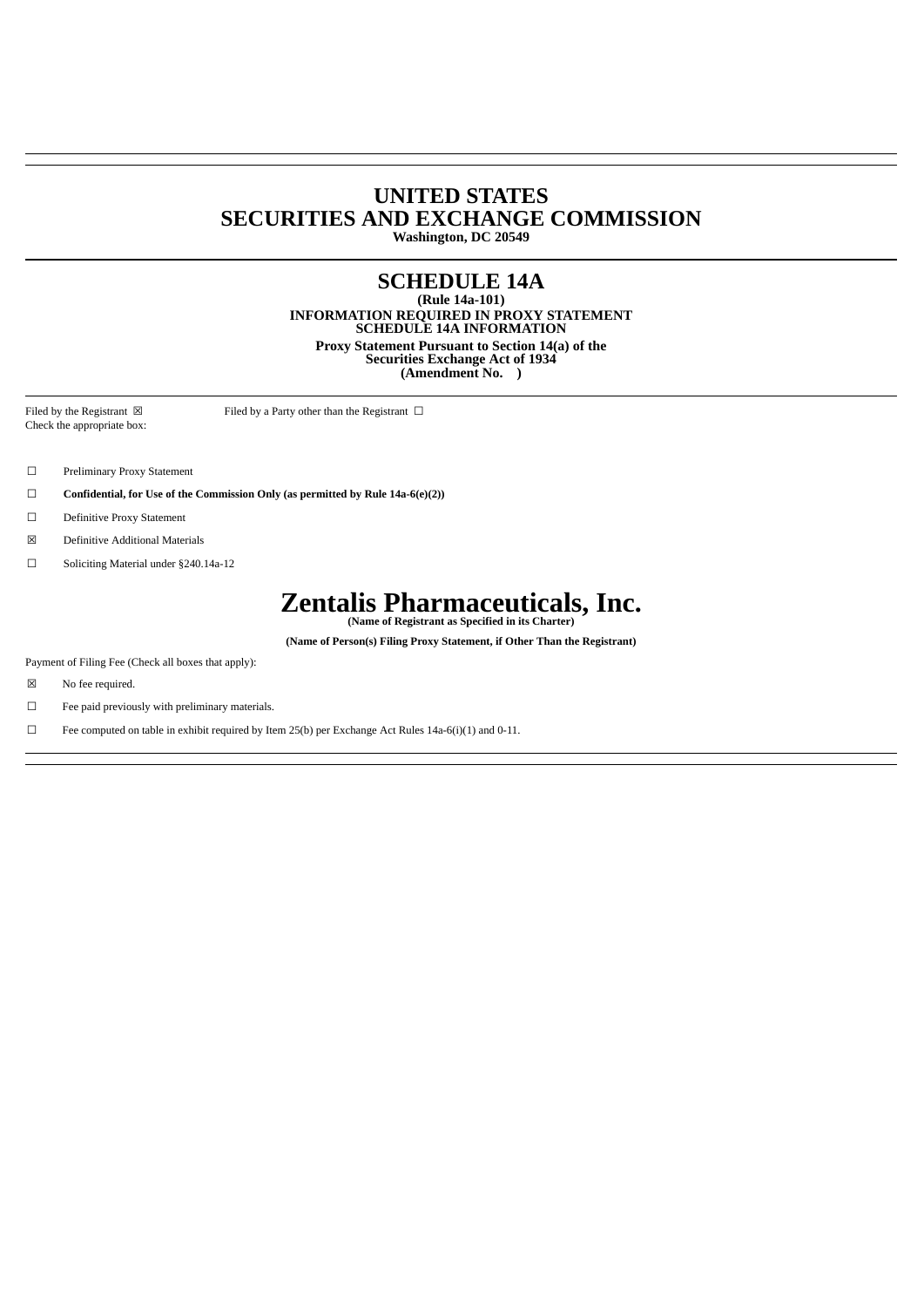#### **ZENTALIS PHARMACEUTICALS, INC.**

#### **SUPPLEMENT TO THE DEFINITIVE PROXY STATEMENT FOR THE ANNUAL MEETING OF STOCKHOLDERS TO BE HELD ON JUNE 8, 2022**



May 31, 2022

Dear Zentalis Stockholder,

The proxy statement for the 2022 Annual Meeting of Stockholders (the "Proxy Statement") of Zentalis Pharmaceuticals, Inc., a Delaware corporation (the "Company"), to be held on June 8, 2022 (the "Meeting"), was filed with the Securities and Exchange Commission on April 28, 2022. Since then, there have been developments regarding the management of the Company. We are reaching out to you to describe these recent events and to supplement portions of the Proxy Statement as set forth in this Supplement to the Proxy Statement.

#### Recent Developments

On May 25, 2022, the Board of Directors (the "Board") of the Company appointed Cam S. Gallagher, a current Executive Director of the Company and a current member of the Board, as President of the Company, succeeding Kimberly Blackwell in such role, effective as of May 30, 2022 (the "Commencement Date").

In connection with his appointment as President, Mr. Gallagher entered into an amended and restated employment agreement with the Company's subsidiary, Zeno Management, Inc., or Zeno Management, setting forth the terms of his employment as the Company's President. Mr. Gallagher's initial annual base salary will be \$560,000 and he will be eligible for an annual target bonus equal to 50% of his annual base salary. Mr. Gallagher will be eligible for a full year's annual bonus for 2022.

Pursuant to his amended and restated employment agreement, if the Company terminates Mr. Gallagher's employment other than for cause (as defined in his amended and restated employment agreement) or Mr. Gallagher terminates his employment for good reason, he is entitled to the following payments and benefits, subject to his timely execution and non-revocation of a general release of claims in favor of the Company and his continued compliance with the restrictive covenants set forth in his employment agreement: (1) his fully earned but unpaid base salary and accrued and unused paid time off through the date of termination at the rate then in effect, plus all other amounts under any compensation plan or practice to which he is entitled; (2) a payment equal to 12 months of his then-current base salary, payable in a lump sum 60 days following the termination date; (3) a payment equal to his prorated target annual bonus for the year in which the termination date occurs, payable in a lump sum 60 days following the termination date; and (4) payment of the COBRA premiums for his and his eligible dependents for 18 months following his termination date. In the event such termination occurs within 18 months following a change in control, Mr. Gallagher will be entitled to a lump-sum payment equal to his full target bonus for the year in which the termination occurs in lieu of the amount reference in clause (3). In the event of such termination at any time following a change in control, all of Mr. Gallagher's stock awards will immediately vest in full.

In the event the Company terminates Mr. Gallagher's employment for cause, he terminates his employment without good reason, or upon his death or permanent disability, he is entitled to receive only his fully-earned but unpaid base salary and accrued and unused paid time off through the date of termination at the rate then in effect, plus all other amounts under any compensation plan or practice to which he is entitled.

Also in connection with his commencement of employment, the Company will grant to Mr. Gallagher stock options to purchase 333,218 shares of the Company's common stock. The stock options shall vest over a four year vesting schedule, with twenty-five percent (25%) of the stock options vesting on the first anniversary of the Commencement Date and the remaining stock options vesting in equal monthly installments over the three years thereafter, subject to Mr. Gallagher's continued employment or service through the applicable vesting date. The Company will also grant